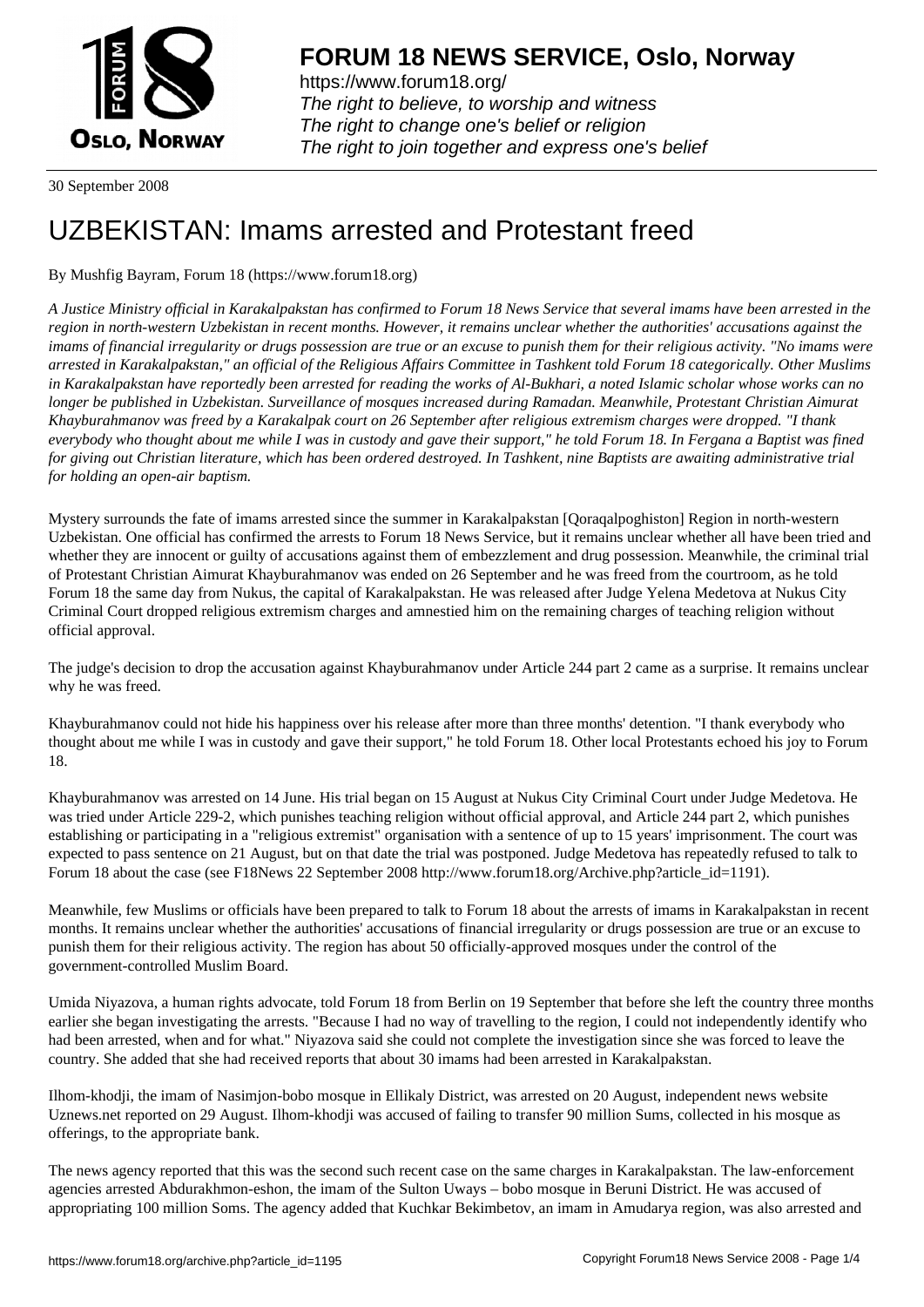Asked on 19 September about the arrests of these and other imams, Alimbetov Kydyrniyaz, the Chief Kazi of Karakalpakstan, referred Forum 18 to Ikrom Shirniyazov, the imam of the main mosque of Nukus. He said he could better explain about the arrests of the imams. Reached by Forum 18 the same day, Imam Shirniyazov said he did not have time to talk. Asked whether he could confirm the arrests of the imams, he put down the phone. Other imams in Karakalpakstan also declined to discuss the arrests with Forum 18.

Yernazar Duszhanov of Karakalpakstan's Justice Ministry's Department for the Registration of Religious Organisations told Forum 18 he was informed about the cases but had not received the court decisions on those individuals yet. "I am not sure the court cases are over, otherwise we would have received the court decisions," he told Forum 18 on 17 September from Nukus. He claimed that officials do not investigate the financial activity of imams. Duszhanov said he could not comment on whether or not two of the imams were arrested solely for alleged embezzlement and referred all enquiries to the city criminal court.

An official at Nukus City Criminal Court, who did not give his name, took down Forum 18's questions about the cases on 17 September and then put the phone down without any explanation. Forum 18 was unable to reach any officials at Karakalpakstan's Religious Affairs Committee.

Despite Duszhanov's confirmation of at least some arrests, an official at the government's Religious Affairs Committee in the capital Tashkent, who would not give his name, categorically denied any arrests to Forum 18 on 17 September. "No imams were arrested in Karakalpakstan," he insisted.

Vasila Inoyatova, a Tashkent-based independent human rights advocate, told Forum 18 that she believes the imams in Karakalpakstan are the victims of the authorities. "It has become a tradition in Uzbekistan to secretly plant money, drugs and bullets to arrest people," she pointed out. She said she has observed numerous court cases in Uzbekistan where opposition, civil society and religious representatives have similarly been accused of embezzlement.

Quoting sources in Karakalpakstan, Uznews also reported that during the summer over 50 Muslims were arrested in Turtkul District on charges of extremism. It said they were accused of reading the books of Al-Bukhari, the compiler of what Sunni Muslims regard as one of the most authoritative collectors of the sayings of the Islamic prophet Mohammed, and also the books of Muhammad Sadik Muhamad Yusuf, the former Mufti of Uzbekistan and Central Asia.

Imam Obidkhon Nazarov, the former imam of Tashkent's Tukhtaboi mosque who had to flee Uzbekistan because of threats to his life, complained to Forum 18 in July that the authorities were refusing to allow the works of Al-Bukhari, among other Islamic authors, to be published. Extremely strict censorship is imposed on religious literature of all faiths (see F18News 1 July 2008 http://www.forum18.org/Archive.php?article\_id=1153).

Duszhanov of Karakalpakstan's Justice Ministry could not tell Forum 18 whether the books of Al-Bukhari and Muhamad Yusuf are banned in Uzbekistan. "I am not a religious person - I do not know what is written in those books."

Karakalpakstan Region operates a particularly harsh religious policy, with all non state-controlled Muslim and non-Russian Orthodox activity being a criminal offence (see eg. F18News 17 September 2007 http://www.forum18.org/Archive.php?article\_id=1019).

The crackdown on mosques in Karakalpakstan came as Muslims faced tighter controls from the authorities during the Muslim fasting month of Ramadan, which began in early September and is now ending. Police points were established within mosques in Tashkent and at least some other cities, Muslims told Forum 18. One Tashkent resident reported seeing cars parked close to the entrance of mosques, with plain clothed persons sitting inside and watching the people coming in and going out. "We heard that an instruction was given by the Interior Ministry to the police to mingle with people outside and inside the mosques and also during prayers," the resident told Forum 18. Foreign news agencies covering Central Asia, including ferghana.ru, reported similar accounts.

However, a man who did not give his name but identified himself as the assistant of Usman Alemov, Uzbekistan's Chief Mufti, denied that police points were opened at mosques. "Nothing like that has happened, and it is totally untrue," he told Forum 18 Uzbekistan's Spiritual Office of Muslims on 16 September. The official at the Religious Affairs Committee in Tashkent also categorically denied police surveillance of mosques.

The Uzbek authorities have long kept religious communities of a variety of faiths under close scrutiny, which includes overt surveillance and covert spying on their activity (see F18News 5 September 2007 http://www.forum18.org/Archive.php?article\_id=1014).

Elsewhere in Uzbekistan, punishments continue to be imposed under the Administrative Code for peaceful religious activity. Fergana [Farghona] City Criminal Court, presided over by Judge Shukhrat Akhmedov, on 13 September fined local Baptist Aleksandr Avdeev 208,650 Soms (907 Norwegian Kroner, 109 Euros or 154 US Dollars). He was found guilty of violating Article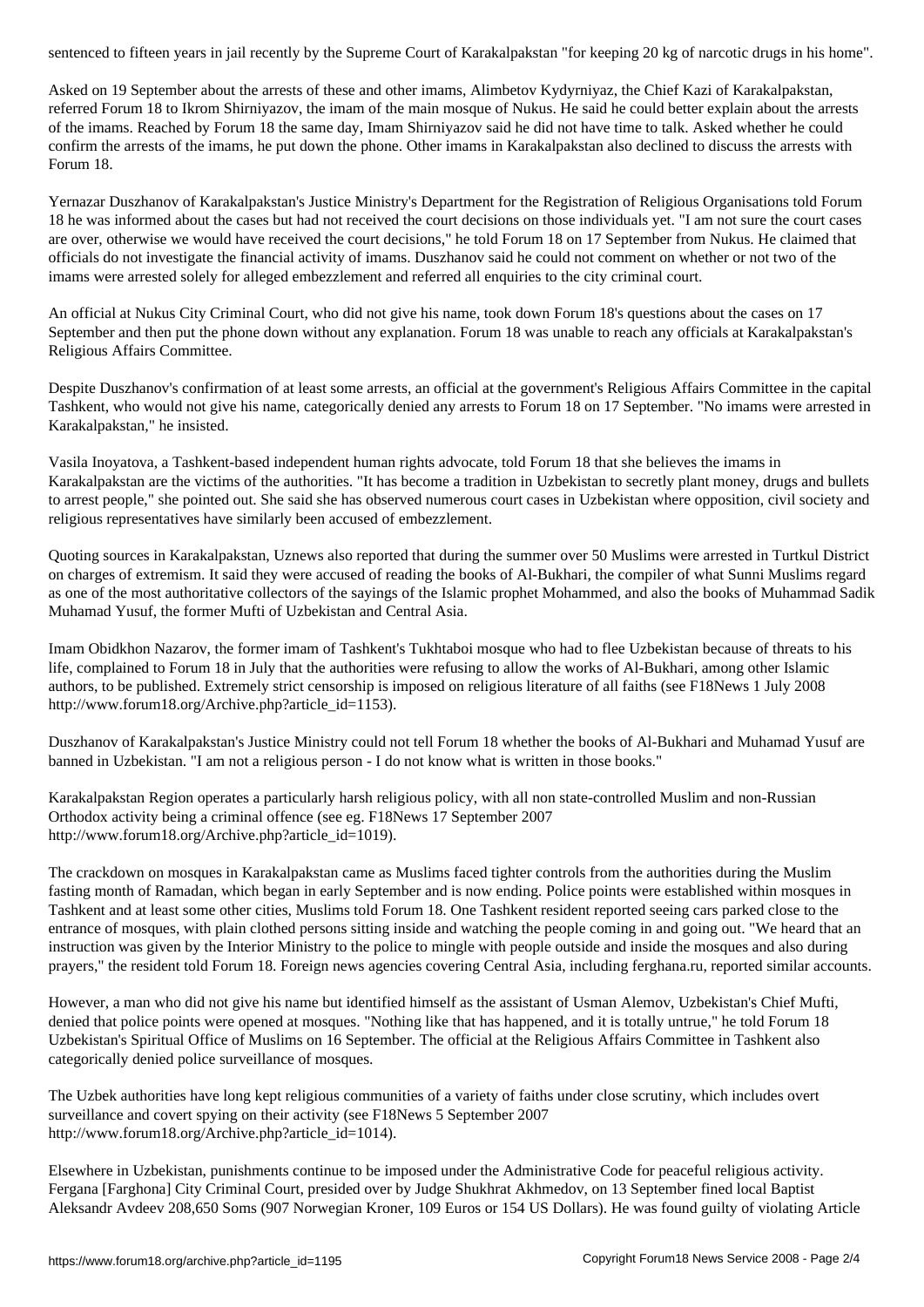Baptists told Forum 18 that Avdeev was summoned to the city court on 13 September, and he was allowed to come with four co-believers. They say the trial, which lasted just ten minutes, took place in Judge Akhmedov's office.

District police arrested Avdeev on 30 August during an "Anti-terror-Tozalash" ("Anti-terror-Cleaning") operation, as he was offering Christian books to passers-by on the streets to read free of charge. Avdeev was taken to the police station, forced to write a statement, and all his religious literature was confiscated, Baptists told Forum 18.

The court decision recorded that 33 religious books were seized from Avdeev. The decision claimed that Avdeev "without proper permit passed out books in the Uzbek language". The court ruled that all the confiscated books are to be destroyed.

Judge Akhmedov's assistant, who did not give his name, insisted that the books have not yet been destroyed. "The Baptists' complaint will be considered by the Fergana regional court first," he told Forum 18 from Fergana on 29 September. "Then a new decision will be made on the future of the books."

Jehovah's Witnesses in the town of Margilan were raided in March as part of a similar "Anti-terror-Tozalash" ("Anti-terror-Cleaning") operation. Two men were subsequently sentenced to prison terms, while three more were given suspended sentences (see F18News 29 July 2008 http://www.forum18.org/Archive.php?article\_id=1164).

Meanwhile, Bektemir district Police of Tashkent city detained nine Baptists on 28 September, a Protestant who asked not to be indentified for fear of reprisals told Forum 18. The Baptists had just held a baptism of their new members in a local river when twelve officers of the Regular, Criminal and Secret Police arrived.

The detained Baptists were taken to the Bektemir district Police station. The Baptists refused to write statements or sign any papers, the Protestant told Forum 18. Dmitri Belan, a 45-year-old church member, was beaten by officers of the Bektemir criminal Police, the Protestant added. Belan was taken to the Old Tashkent Hospital at 9 pm, where he was diagnosed with soft tissue bruising of the face.

Administrative charges are being prepared against the Baptists under Uzbekistan's Administrative Code Article 201, which punishes violating the procedure for holding mass events, and Article 240, which punishes violating the law on religious organisations.

Major Odil Opirov of the Bektemir District Police, who also participated in the operation, was not available to talk on 30 September. Opirov's assistant, who did not his name, confirmed the detentions but refused to talk about the case or the beating of Belan. He asked Forum 18 to wait on the phone while he reached Opirov on his cell phone, but Opirov declined to talk to Forum 18. The assistant stressed that the Baptists had been released but refused to clarify how long they had been held. He confirmed that administrative charges would be brought against them.

Both Avdeev in Fergana and the church members in Tashkent belong to the Council of Churches Baptists, who reject registration on principle in all the former Soviet republics where they operate.

In central Uzbekistan, the Samarkand [Samarqand] Regional Criminal Court turned down on 9 September a renewed appeal by Parvina Khodjaeva, a local Protestant Christian. Khodjaeva was fined 104,325 Soms (410 Norwegian Kroner, 51 Euros, or 78 US Dollars) by Samarkand City Criminal Court on 17 May for violation of the procedure for teaching religious doctrines. Samarkand Regional Criminal Court upheld the City Court's decision on 17 July (see F18News 8 August 2008 http://www.forum18.org/Archive.php?article\_id=1169). (END)

For a personal commentary by a Muslim scholar, advocating religious freedom for all faiths as the best antidote to Islamic religious extremism in Uzbekistan, see http://www.forum18.org/Archive.php?article\_id=338.

For more background, see Forum 18's Uzbekistan religious freedom survey at http://www.forum18.org/Archive.php?article\_id=1170.

Full reports on freedom of thought, conscience and belief in Uzbekistan can be found at http://www.forum18.org/Archive.php?query=&religion=all&country=33.

A survey of the religious freedom decline in the eastern part of the Organisation for Security and Co-operation in Europe (OSCE) area is at http://www.forum18.org/Archive.php?article\_id=806, and of religious intolerance in Central Asia is at http://www.forum18.org/Archive.php?article\_id=815.

A printer-friendly map of Uzbekistan is available at

http://www.nationalgeographic.com/xpeditions/atlas/index.html?Parent=asia&Rootmap=uzbeki.

separatism or fundamentalism".